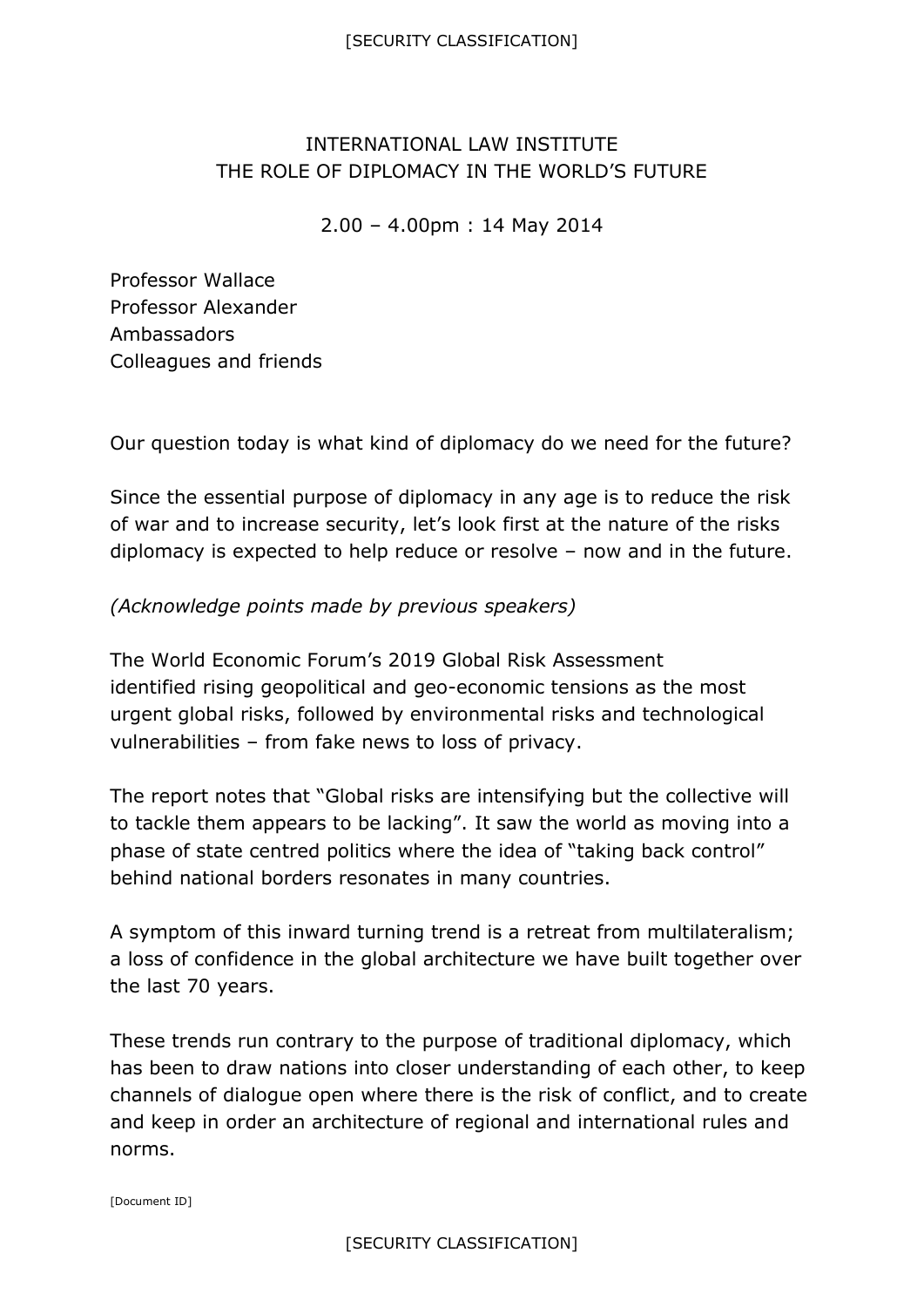There is a strong temptation on occasions like today's seminar to be drawn into analyses of the known problems rather than grappling with the much harder question of what to do about it. Admiring the problem is the expression.

So I shall make the possibly rash assumption that we all share an approximately similar analysis of the challenges ahead of us and move on to the contributions that we as diplomats can make – now and in the future.

Before I set out down this path, and in the spirit of the Māori culture of New Zealand I shall share with you my *whakapapa* – that is, where I have come from and the life experience I bring to this discussion.

My diplomatic career began more than 40 years ago, after growing up in the country and attending Canterbury University in Christchurch and then London School of Economics.

My previous postings as ambassador were to Paris and earlier as Permanent Representative to the United Nations in New York. I have also served in Australia, the Solomon Islands and at the United Nations in Geneva.

My views of diplomacy are shaped by my experiences representing a democratic country of now 4.7m people which has always had to win its place on a crowded global stage.

We are an open society, a country that despite our geographical isolation has throughout our history been ready to contribute to global peace and security.

Our diplomacy has rested on our reputation as a reliable country, on the leverage we have gained from our integration into global and regional architecture, and on our network of connections.

Our diplomatic successes have come from our ability to be a bridge between cultures, regions and sometimes larger powers. Our diplomatic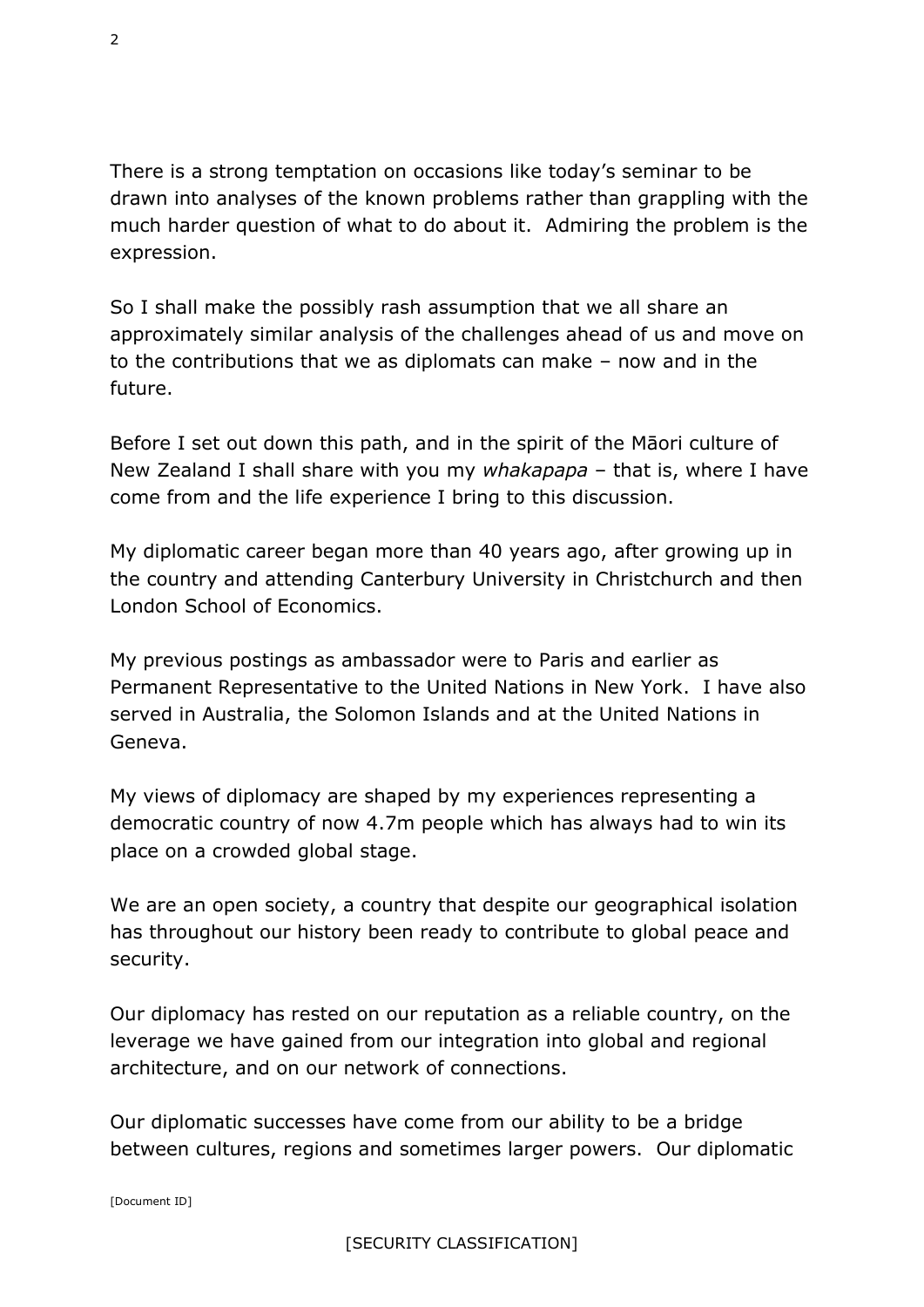"brand" has been to be independent in our analysis, solution focused, and good at interpersonal relations.

These capabilities – of independent analysis, being solution focused and able to create trust through good interpersonal relations are timeless, and universal across countries and cultures.

They are necessary, but not sufficient to bridge some of the most dangerous gaps in today's world – growing mistrust within and between nations; how to deal with the existential threat of climate change and a lack of consensus on what kind of global rules we need.

What has already changed in diplomacy during my career has been the breadth of issues now considered to be part of diplomacy. When I began my career trade policy and economic issues were dealt with in other parts of government.

We did not need to understand tariffs or global energy markets, or know what to do when phytosanitary problems held up a shipment of kiwifruit.

All that changed for us in the 1980s when we recognised the inseparability of political and economic relations, restructuring and renaming our foreign ministry to take on responsibility for trade policy.

Then environmental issues came to the fore - oceans and fish stocks management, followed by climate change, which is now one of the larger teams in our Ministry of Foreign Affairs and Trade.

At the same time as the diversity of issues has increased, so has the diversity of our diplomats. When I joined I was one of only a handful of women diplomats. There were even fewer Māori diplomats and almost none from New Zealand's other major ethnic groups – Asian and Pacific people.

Today our diplomats look a lot more like the population we represent, and that is an intellectual strength, by bringing in different viewpoints and cultural backgrounds.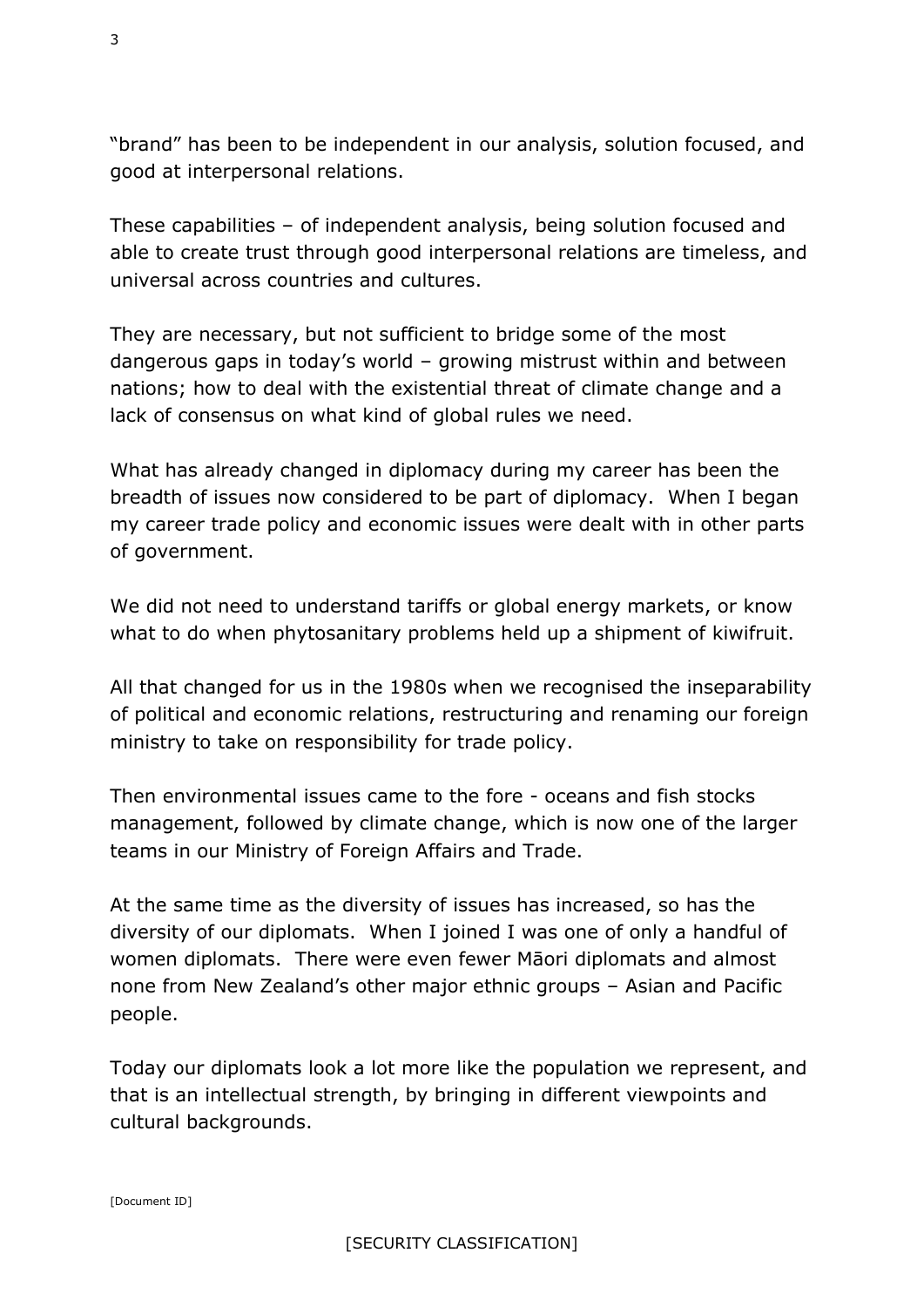## *Diplomacy for the world's future*

Now for the question of what ongoing changes and adaptation diplomats in all our countries need to make to help close those dangerous gaps I mentioned a minute ago.

The basic structure of diplomacy I do not see as changing – in future as now we shall still need rules (to ensure that every country has a voice, irrespective of size and economic or military weight).

We shall still need architecture – the forums at international, regional and sub-regional level for our voices to be heard and our problems to be discussed.

We shall always need relationships of trust, based on being on the ground, speaking the language, understanding the culture.

But within these unchanging parameters there are shifts of emphasis we need to make to adapt and update our methods of diplomacy.

My first recommendation would be to intensify our use of all available tools of modern communication; to better explain the value we get from our political and economic relationships; to sell the value of the open and rules-based trading system.

My second would be to pay much closer attention to social change and the permission space that society allows for foreign and trade policy. The combined impacts of globalisation, climate change and rapid technological change have produced uncertainty and anxiety in all our societies.

To such an extent that for the first time the WEF has identified as a global risk that people are feeling a lack of control and seeing the world as an increasingly, unhappy and lonely place.

In these circumstances people become suspicious – of government, of authority, of change. They are less likely than in the past to simply accept that "the government knows best" when setting foreign, defence or trade policies. They need to be convinced.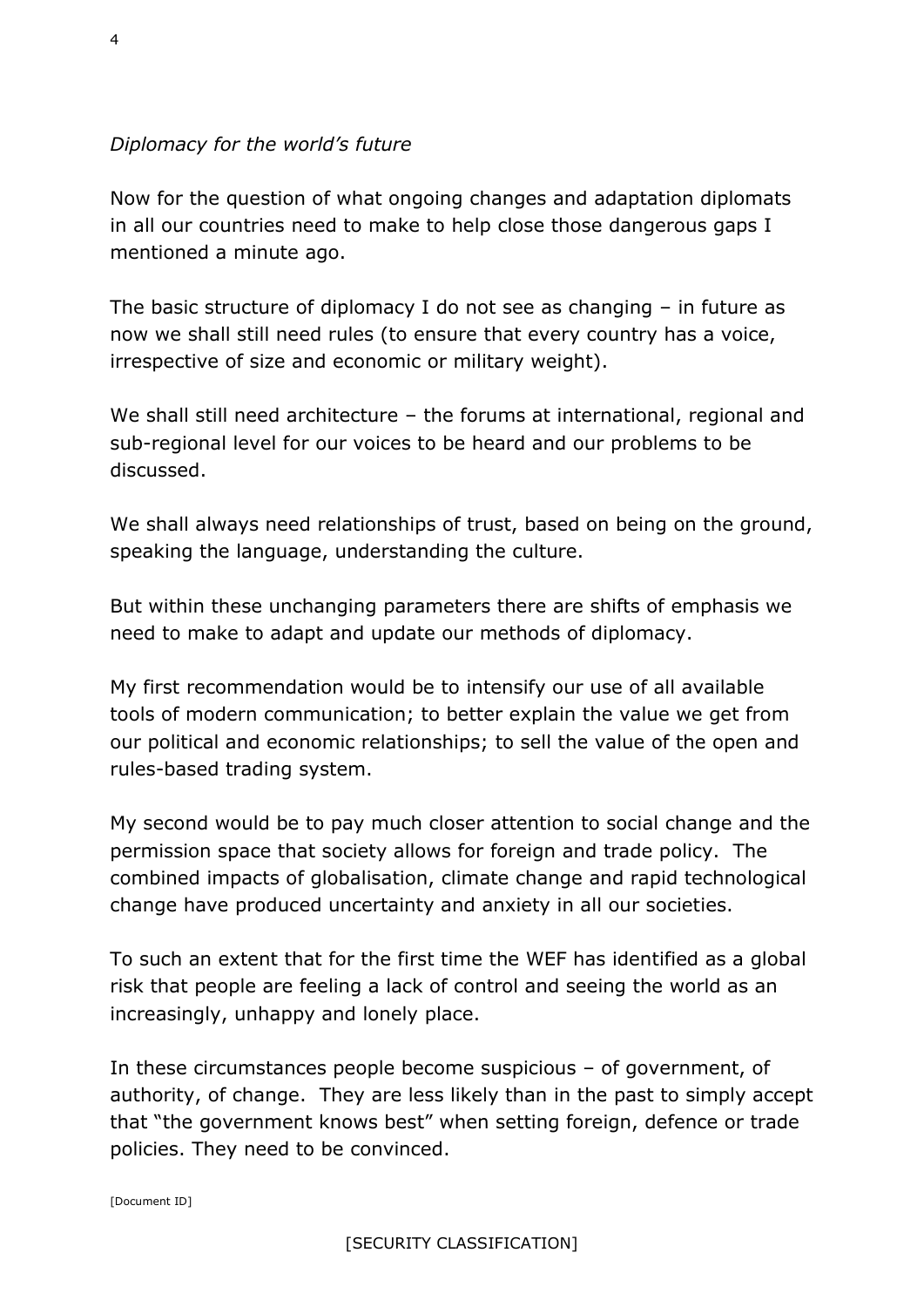In New Zealand our diplomats are now expected to conduct diplomacy at home as energetically as they would if on an overseas posting, establishing networks with civil society, advocacy and ethnic groups.

We are expected to engage actively, including through social media, with audiences whose views would have been ignored in the past.

In the diplomacy of the future, diplomats will need a great deal more technical knowledge and specialised training, or self-education, in such areas as climate change, cyber security, alternative proteins, space, artificial intelligence and robotics.

I revert one last time to the WEF Global Risks Report. It singled out the need to renew and improve our international political and economic systems as "this generation's defining task".

The global architecture we have inherited is seen by many as too cumbersome and bureaucratic for the speed and complexity of our interconnected world. But the response should not be to seek to discredit or abandon what we have.

President Macron in addressing Congress just over a year ago gave a similar challenge. He called for a "new breed of multilateralism..a more effective, accountable and results oriented multilateralism".

If there has been little take up it is partly because today's global problems are seen as so complex that no one knows where to start. But the diplomats of the past managed to create global order out of the chaos of World War II.

Here political leadership is required, as well as diplomats working together, technical knowledge and the communication skills to "tell the story" of why action is needed.

We can still learn lessons from the leadership of President Franklin Roosevelt and Prime Minister Winston Churchill, who had the courage and